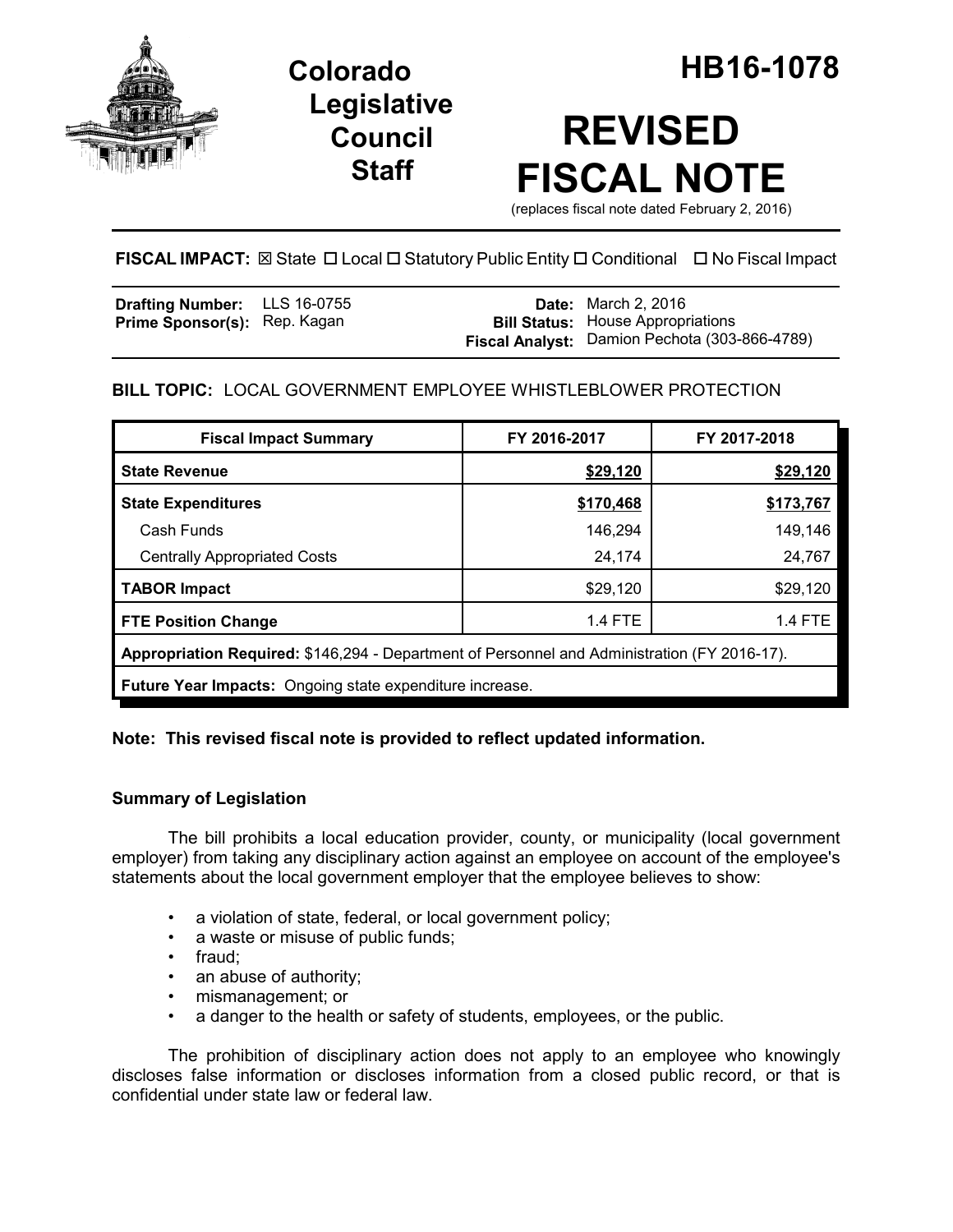March 2, 2016

In addition, the bill establishes deadlines and other requirements for an employee to file a complaint with the Office of Administrative Courts in the Department of Personnel and Administration (DPA) for referral to an administrative law judge (judge). If the employee prevails in his or her complaint, the judge may award damages and other relief deemed appropriate. If the judge determines that the local government employer did not violate the law by imposing disciplinary action, the employee may bring a civil action in the district court.

#### **State Revenue**

The DPA charges \$182 per hour for administrative law judge services. The average time of service for an administrative law judge is 16 hours per case. Assuming 10 whistleblower retaliation cases are heard each year, the bill will result in a \$29,120 increase in revenue each year, credited to the Administrative Hearings Cash Fund.

#### **TABOR Impact**

This bill increases state revenue, which will increase the amount of money required to be refunded under TABOR. TABOR refunds are paid out of the General Fund.

#### **State Expenditures**

**The bill increases costs in the DPA by at least \$170,468 and 1.4 FTE in FY 2016-17 and \$173,913 and 1.4 FTE in 2017-18.** These costs are summarized in Table 1 and discussed below.

| Table 1. Expenditures Under HB16-1078 |            |            |  |  |  |
|---------------------------------------|------------|------------|--|--|--|
| <b>Cost Components</b>                | FY 2016-17 | FY 2017-18 |  |  |  |
| <b>Personal Services</b>              | \$134,839  | \$147,097  |  |  |  |
| FTE.                                  | 1.4        | 1.4        |  |  |  |
| <b>Operating and Capital Costs</b>    | \$11,455   | \$2,049    |  |  |  |
| Centrally Appropriated Costs*         | \$24,174   | \$24,767   |  |  |  |
| ΤΟΤΑL                                 | \$170,468  | \$173,913  |  |  |  |

 *\* Centrally appropriated costs are not included in the bill's appropriation.*

*Department of Personnel and Administration.* The fiscal note assumes that whistleblower cases are relatively uncommon and that legitimate grounds exist for disclosures in most affected cases. While the bill may encourage some additional disclosures relative to current law, the overall number of filings with the DPA will remain low. The bill only applies to whistleblower individuals who have been subject to discipline and who wish to file a complaint. Due to the low number of whistleblower cases, the number of complaints for disciplinary action will likely be even lower. As a result, the fiscal note assumes 10 cases per year filed with the Office of Administrative Courts.